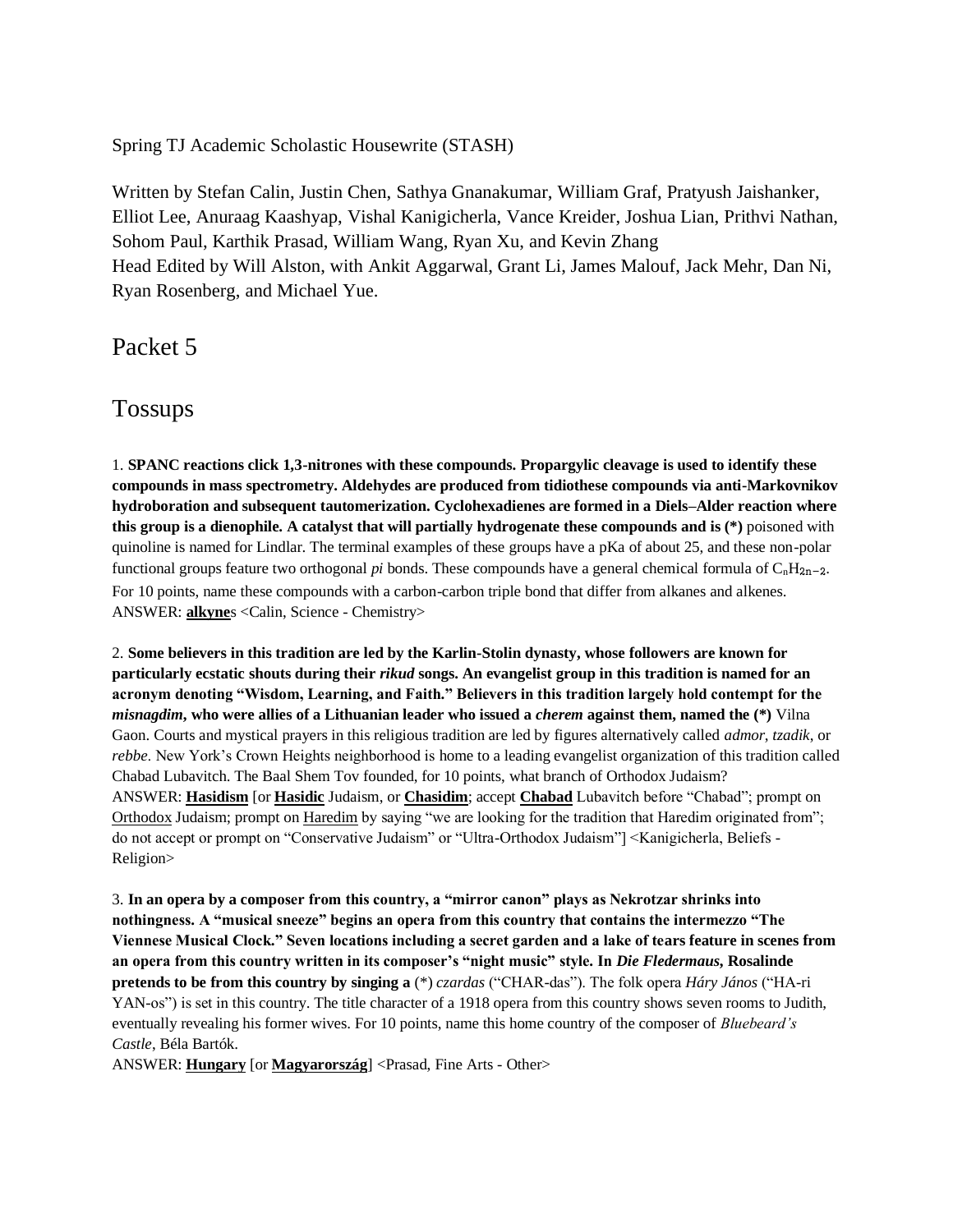4. **After his father "Red" is imprisoned for stealing a cow, a character created by this author becomes an apprentice to Harry Power. The protagonist of a novel by this man is beaten for eating too much Christmas pudding and is introduced to horse racing by Ian Wardley-Fish. This writer imitated the broken grammar of the Jerilderie Letter for a book in which the title (\*)** outlaw crafts a suit of armor for a shootout. Another novel by this author follows a factory heiress, who bets a priest that he cannot transport a glass cathedral to Bellingen. For 10 points, name this Australian author of *The True History of the Kelly Gang* and *Oscar and Lucinda.*  ANSWER: Peter **Carey <**Chen, Literature - World>

5. **This dynasty's collapse was accelerated by the declining quality of its elite Shence ("shun-tsuh") army, whose incompetent eunuch generals failed to defeat the rebellion of the salt merchant Huang Chao. This was the last dynasty to use the equal-field system of land distribution. Japanese visitors impressed by this dynasty's capital borrowed its layout for their city of Nara. Its** *jiedushi* **("j'yeh-doo-shih") governors, who became the warlords of the following (\*)** Five Dynasties and Ten Kingdoms period, included a man who established the short-lived Yan dynasty in opposition to its emperor Xuanzong ("sh'wen-zong"). The golden age of this dynasty was ended by the An Lushan rebellion. For 10 points, name this Chinese dynasty that succeeded the Sui ("sway").

ANSWER: **Tang** Dynasty <Lee, History - World>

6. **In April 2019, a landmark implementation of this technology was completed in South Korea using nonstandalone standards. In March 2020, California's Public Utilities Commission announced a compromise approving a corporate merger, providing that this technology be widely available by 2026. Doctors in the EU have demanded a moratorium on this technology because it may increase exposure to FM-EMF (\*)** waves. Both Canada and the U.K. have moved to block Huawei's implementation of this technology. Many are concerned that this technology will disrupt weather prediction and commercial aviation by interfering with GPS signals at low altitudes. For 10 points, name this cell phone technology whose name is short for "fifth generation." ANSWER: **5G** [accept any answers including **5G**, such as Huawei **5G** or T-Mobile **5G**; prompt on fifth generation; prompt on cell phone technology or cell networks] <Jaishanker, Modern World - CE>

7. **This conflict was anticipated for a few years by a Russian-sponsored expedition with the same goal which was defeated at the Battle of Dragashani. Disgruntled veterans of this conflict led the September 3rd revolution to oust the Wittelsbach king who was installed in its aftermath, named Otto of Bavaria. During a major naval clash in this war, an alliance of Russia, France, and the UK defeated the forces of (\*)** Ibrahim Pasha at the Battle of Navarino. Lord Byron died at Missolonghi fighting in this war, which saw a reprisal depicted by Eugene Delacroix called the Massacre at Chios. For 10 points, name this war fought in the 1820s and 30s by insurgents against the Ottoman empire, which resulted in the formation of a country whose capital is Athens. ANSWER: **Greek** War of **Independence** [or **Hellenic** War of **Independence**; accept equivalent answers which refer to the **independence of Greece**] <Kaashyap, History - European>

8. **When this composer showed Samuel Dushkin a challenging triple-stop he had written on a napkin, Dushkin declared it impossible. That "passport chord" begins every movement of this composer's violin concerto. This man commemorated Robert and Mildred Bliss's 30th wedding anniversary with a chamber concerto titled for their estate. A 1930 symphony beginning with an unusually voiced E-minor chord that sets three (\*)** psalms was written during this composer's neoclassical period. An early ballet by this composer depicts 13 princesses playing with golden apples before dancing a *khorovod*. That same work includes an "Infernal Dance" and ends with Prince Ivan defeating Kashchei. For 10 points, name this Russian composer of *The Firebird*. ANSWER: Igor **Stravinsky** <Lian, Fine Arts - Auditory>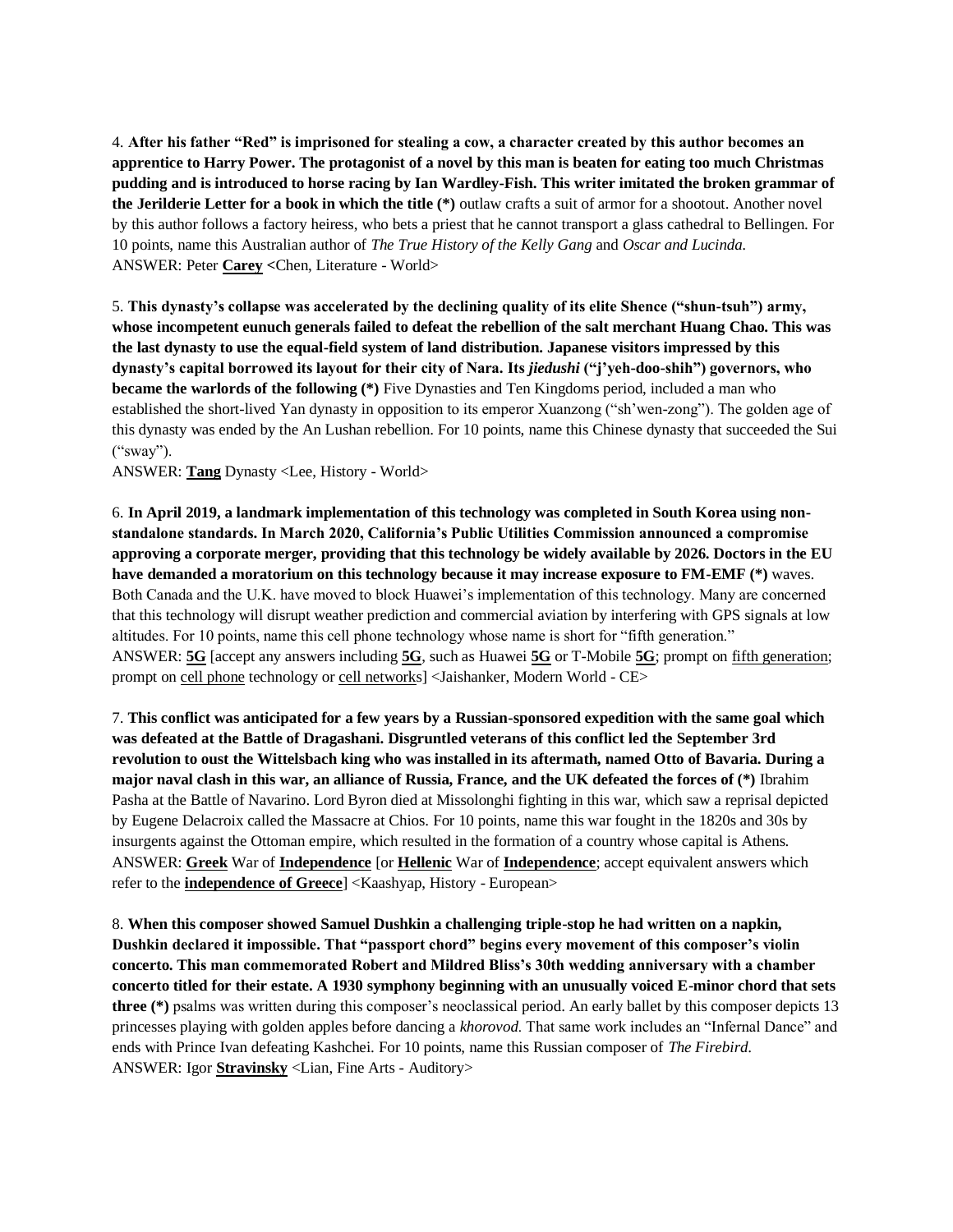9. **A 2019 study showed a tradeoff between the size of this structure and ornamentation in primates. The bellclapper deformity allows this structure and the gubernaculum to move freely. A "determining factor" named for this structure is coded for by the** *SRY* **gene and activates SOX9. These structures are elevated in Prehn's sign to determine if they are torsed. Stimulation of the ilioinguinal [ill-ee-oh-in-gwee-nal] nerve is involved in this structure's (\*)** cremasteric reflex. Leydig cells respond to luteinizing hormone to produce one hormone in this structure while its Sertoli cells are found in the seminiferous tubules. The epididymis connects the ducts of this structure to the vas deferens. For 10 points, name this male reproductive organ that lies in the scrotum and produces sperm cells.

ANSWER: **testes** [accept **testicles**; accept **testis**-determining factor] <Kanigicherla, Science - Biology>

10. **This character is described as "commander of chief of all the powers of an air" in a passage that describes stars shooting across a valley. One character would "always burst into a hearty laugh" after the mention of a deed of this character. Prior to encountering this character, one character passes by Wiley's Swamp, where he finds a tree marking the (\*)** hanging of Major Andre. This character is said to vanish in "flash of fire" after reaching the church bridge. This character is described as a "goblin rider" and is later revealed to be Brom Bones in disguise. For 10 points, name this unnamed character who chases Ichabod Crane out of Sleepy Hollow in a Washington Irving story.

ANSWER: The **Headless Horseman** [prompt on Brom Bones with "what is he masquerading as" until mentioned, prompt on partial answers or a description] <Chen, Literature - American>

11. *Description acceptable:* **The TTV method for carrying out this task was used to classify objects using the Kepler telescope. In December 2019, the ESA launched a probe primarily designed for this task called CHEOPS, which will carry out this task using transit photometry. Observations of disturbances in the radial velocity of 51 Pegasi ("PEH-guh-sigh") led to one successful completion of this task by (\*)** Mayor ("my-OR") and Queloz ("kay-LOS"), who won the 2019 Nobel Prize in Physics for their efforts. When this task was applied to the red dwarf TRAPPIST-1, it found 6 objects in its "Goldilocks zone" which may be habitable by life. For 10 points, identify this task in which super-Earths and other similar bodies are found at distances very far from the Sun. ANSWER: **detect**ing **exoplanet**s [accept answers that refer to finding **extrasolar planet**s or finding **planet**s outside the **Solar System**; prompt on answers that refer to just finding planets by asking "where are the planets?"] <Calin, Science - Astronomy>

12. **A character in this play remarks on the difference between "poodle-men and cur-men" while speaking against the "compact majority" and is later seen gathering stones thrown at his window after his wife Petra is fired as a teacher. In this play, the President of the Temperance Society refuses to print a damaging article in the newspaper (\*)** *The Peoples' Messenger*, which is edited by Hovstad. The protagonist is opposed by his brother Peter and discovers that Morten Kiil's tannery is the source of "small animals" that infect the local water. For 10 points, name this Henrik Ibsen play in which the citizens of a small town turn against Doctor Stockmann. ANSWER: *An Enemy of the People* [or *En folkefiende*] <Zhang, Literature - European>

13. **A statue by this artist, titled** *The Drinker***, was recovered in 2007 after it was stolen by Andy Link. A naked man hangs onto the ledge of a window as his lover's husband looks for him in a work by this artist, who also depicted two "coppers" kissing. This artist's work** *Keep it Spotless* **depicts a maid sweeping under a Damien Hirst painting. This artist says "art is a bit of a joke" in the documentary (\*)** *Exit Through the Gift Shop*. This artist created the 2018 work *Love is in the Bin* during an auction by hiding a shredder in a framed copy of a mural that depicts a girl releasing a heart-shaped balloon. For 10 points, name this anonymous graffiti artist from Bristol. ANSWER: **Banksy** [prompt on Robert del Naja or Robin Gunningham with "what pseudonym were they using?"] <Calin, Fine Arts - Visual>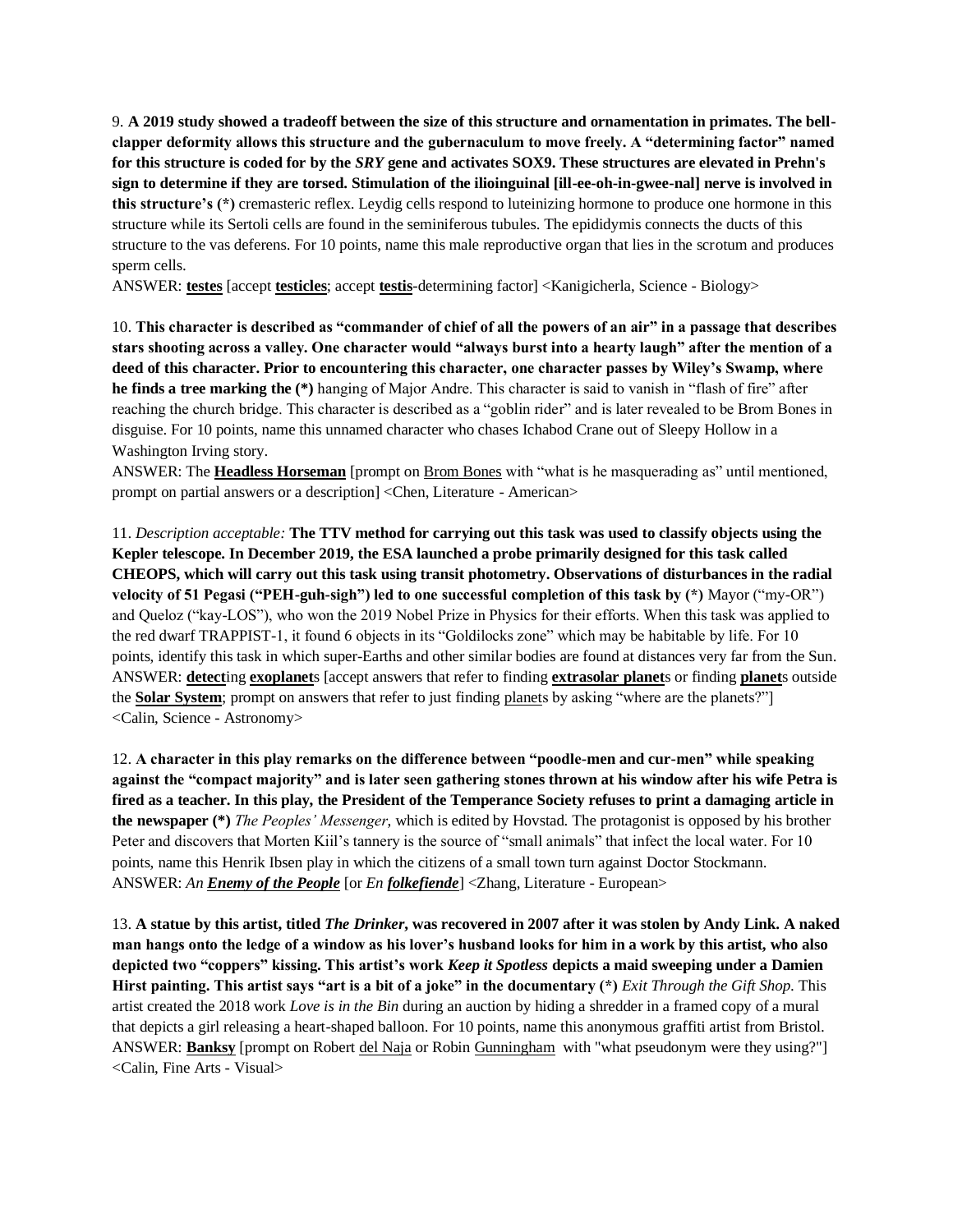14. **A vice presidential nominee in this election year claimed his opponent wanted "to replace the Statue of Liberty with an iron-padlocked gate." In this year, actor William Bogert argued that "a president ought to mean what he says" before refusing to support a candidate. Washington, D.C. received electoral votes for the first time in this election. A candidate in this election joked that he would "lob a (\*)** nuclear bomb into the men's room of the Kremlin" and was supported by Ronald Reagan's "A Time for Choosing" speech. A campaign ad aired in this election featured a little girl picking petals off a flower before cutting to a nuclear explosion. The "Daisy" ad aired during, for 10 points, what election in which Lyndon Johnson defeated Barry Goldwater? ANSWER: Election of **1964** <Lee, History - American>

15. **Historian Daniel Horowitz criticized this book's use of the phrase "comfortable concentration camps" as problematic and trivializing. Other criticisms of this book include the introduction of bell hooks'** *From Margin to Center***, which claimed this book was only applicable to upper-middle class whites**. **This book's thirteenth chapter cites Maslow's hierarchy of needs to show that the title characteristic has been associated with (\*)** "low dominance" with regards to self-actualization.This book, based on a survey of its author's Smith College classmates, discusses the "problem that has no name" in its first chapter. For 10 points, name this book that challenged norms of motherhood and housewifery among American women in the 1950s by Betty Friedan. ANSWER: *The Feminine Mystique* <Nathan, Thought - Philosophy>

16. **A queen in this literary work chooses to wear a blindfold in order to empathize with the suffering of her blind husband. It's not the Bible, but when a sun god in this work blesses a girl with a child, she abandons the boy on a basket in a river out of shame at her teenage pregnancy. The clothes of another woman in this work magically grow longer as a villainous king tries to (\*)** disrobe her in court after she is wagered in a game of dice. In this epic, Kunti asks her children to share whatever they have brought home equally, so her five sons all marry the woman Draupadi ("DRAO-puh-dee") instead of just Arjuna. The Kurukshetra war is depicted in, for 10 points, what Hindu epic featuring the Pandava ("PAHN-duh-vuh") brothers?

ANSWER: *Mahabharata* [do not accept or prompt on "Bhagavad Gita" as no clue references it] <Kaashyap, Belief - Mythology>

17. **In the** *Canterbury Tales***, one of these people tells about a monk who borrows money from a merchant to pay the merchant's wife to sleep with him. An allegorical Old English poem titled for one of these people enduring "harsh days" ends with the single word "Amen" and was translated by Ezra Pound. A character in another poem wakes up "a sadder and a wiser man" after hearing how one of these people lost his (\*)** soul to Life-in-Death in a dice game. That person appears at a wedding and laments "water, water, everywhere/nor any drop to drink" after shooting an albatross in Samuel Taylor Coleridge's "Rime" of—for 10 points—what nautical person? ANSWER: **sailor** [accept **shipman** or **seafarer** or ancient **mariner**] <Li, Literature - British>

18. **The** *Periplus of Pseudo-Scylax* **was historically credited to an explorer employed by this ruler named Scylax of Caryanda. Modern scholars question the authenticity of this ruler's account of a conspiracy he cooked up with the nobleman Otanes to oust a group of usurping priests. This ruler led a coup d'état against Bardiya, who he claimed had been impersonated by a magus named Gaumāta, as described in the (\*)** Behistun Inscription. Herodotus describes how this successor of Cambyses II burned Eretria after the Ionian Revolt. Pheidippides died of exhaustion after announcing the Athenian victory over this ruler at the Battle of Marathon. For 10 points, name this Achaemenid Emperor who led the first Persian invasion of Greece.

ANSWER: **Darius I** [or **Darius** the **Great**; or **Dārayavauš I**; prompt on Darius; prompt on Dārayavauš] <Kaashyap, History - Ancient>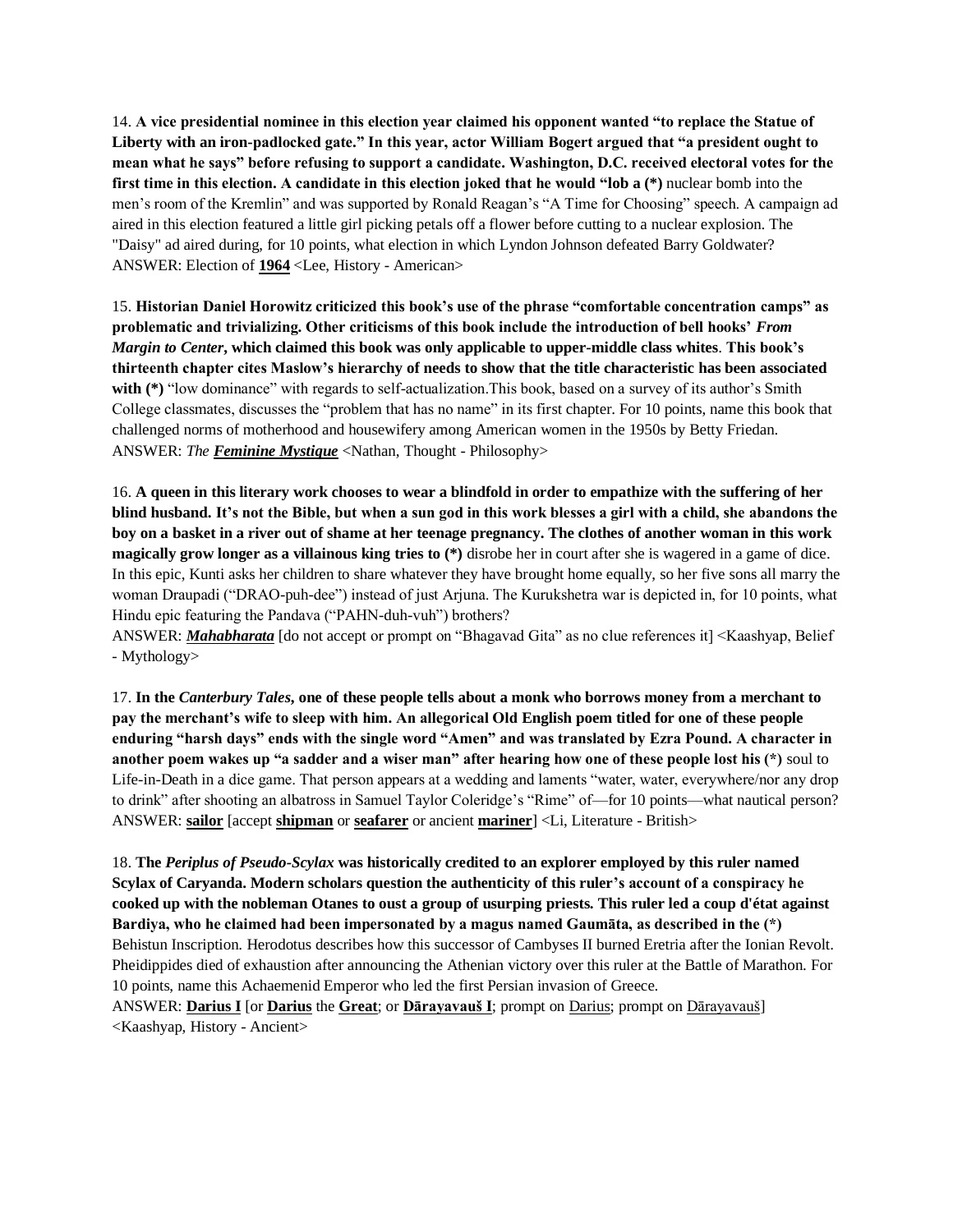19. **The derivation of the Onsager reciprocal relations begins by Taylor expanding this quantity and it holds only when its production is greater than zero. That production of this quantity is multiplied by temperature to give dissipated power. This quantity is given by the sum of negative p-sub-i log p-sub-i by one formula. The indistinguishability of particles in the Gibbs paradox results in the extensive (\*)** Sackur–Tetrode equation for this quantity's calculation. Adiabatic and reversible processes have constant values for it. This quantity is given by the formula "k log omega" as shown by Boltzmann. The second law of thermodynamics suggests that it always increases in isolated systems. For 10 points, name this measure of the amount of disorder in a system. ANSWER: **entropy** [accept **entropy** production; prompt on S] <Calin, Science - Physics>

20. **The Twa people were removed from an "impenetrable" forest in this geographic feature. A mountainous subsection of this feature names a clawed frog endangered by the clearing of the Lendu Plateau. The common name of this feature was coined in a memoir of an expedition to Lake Rudolf by the Australian geologist John Gregory. The three branches of this feature radiate from a triple junction in the (\*)** Afar depression. The "Albertine" section of this geographic feature is home to a set of Great Lakes, including Albert, Edward, and Kivu. This feature begins in Lebanon and extends south through the Olduvai Gorge and into Malawi. For 10 points, name this divergent plate boundary which splits a namesake continental plate in Kenya, Nairobi, and other countries. ANSWER: The **Great Rift Valley** [or The **East African Rift** Valley; or the **East African Rift** System; accept **Albertine Rift** before "Rudolf"; prompt on rift or rift valley] <Lian, Modern World - Geo>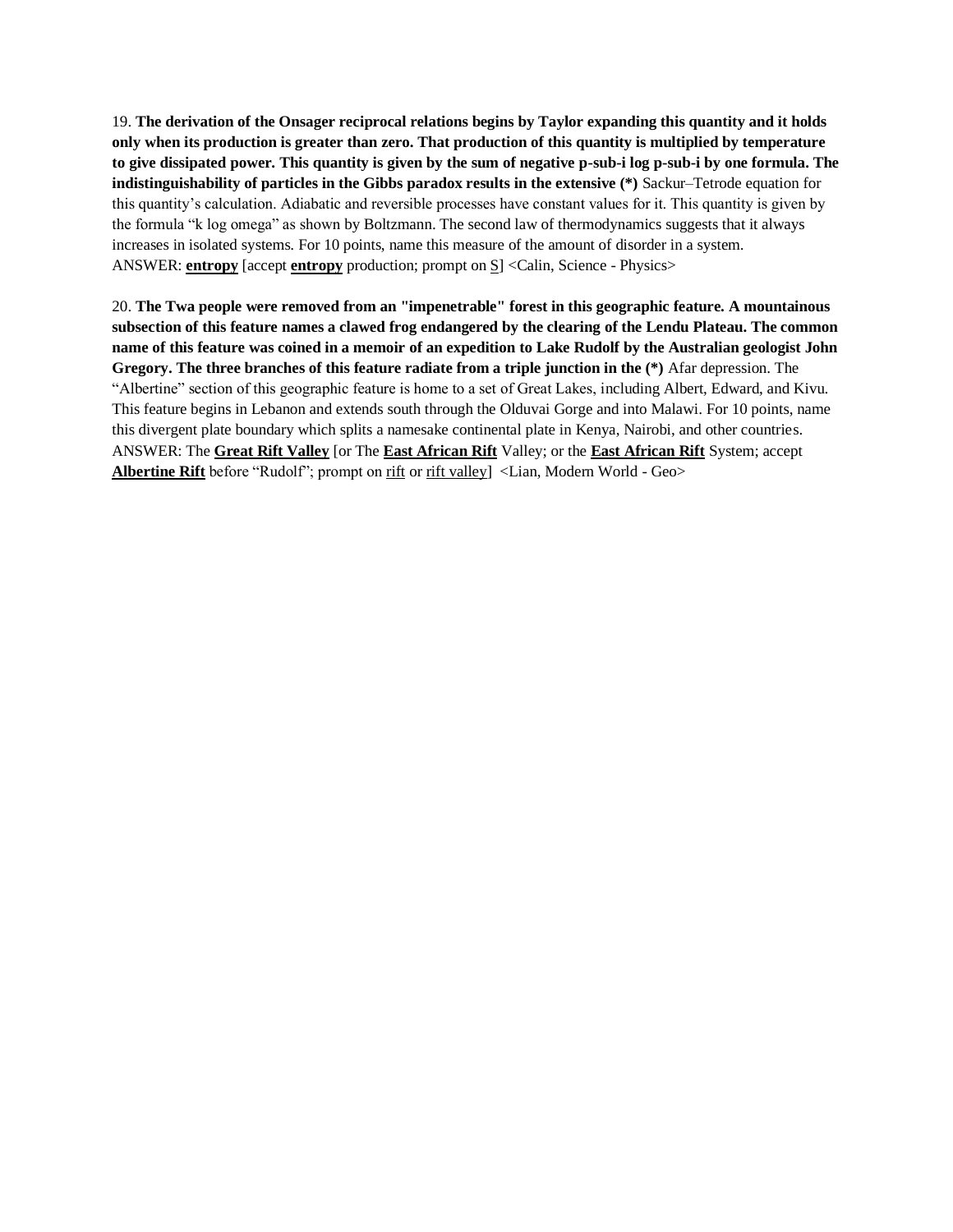# Bonuses

1. The failure of this object is often credited to the Royal Navy installing copper plating on its ships, though its more likely that this object's operator was just disoriented by carbon dioxide poisoning. For 10 points each:

[10] Name this wooden submarine built by David Bushnell that failed to sink the HMS Eagle in 1776.

# ANSWER: **Turtle**

[10] The Turtle attempted to sink the HMS Eagle in the harbor of this city, which had been abandoned by the Continental Army after the Battle of Brooklyn Heights

ANSWER: **New York** City [or **NY**C]

[10] During the British Occupation, New York City was commanded by this general. He resigned after the failure of Burgoyne's expedition in 1777 and was replaced by George Clinton

ANSWER: Sir William **Howe**, 5th Viscount Howe <Wang, History - American>

2. One form of abolitionism holds that these entities have the fundamental right to not be owned by others. For 10 points each:

[10] Name these entities whose use as entertainment have been cited as forms of their abuse by philosophers like Tom Regan and Gary Francione.

ANSWER: **animals** [accept obvious similar words like **creatures**, prompt on sentient beings or similar words; prompt on pets]

[10] This Australian philosopher at Princeton University is a major animal rights activist and has popularized the term "speciesism" in his 1975 book - Animal Liberation.

## ANSWER: Peter **Singer**

[10] Singer identifies with the "hedonistic" branch of this philosophy developed by Jeremy Bentham which holds a "fundamental axiom" in ensuring the "greatest happiness of the greatest number" of individuals.

ANSWER: **utilitarianism** <Nathan, Thought - Philosophy>

3. This figure's son is Nabu, the god of wisdom, and their sacred animal is the mušḫuššu. For 10 points each: [10] Name this Mesopotamian deity who became king of the gods after defeating a dragon who personified the salty waters, named Tiamat, as described in the *Enuma Elish*.

ANSWER: Bel **Marduk**

[10] Marduk was the chief god of this city and was honored during processions through its Ishtar Gate. ANSWER: **Babylon** [or **Babel**, or **Babili**]

[10] Marduk establishes himself as king by taking this item from Kingu, the leader of Tiamat's armies. In other Mesopotamian tales, Ninurta reclaims this object by defeating the Anzu Bird.

ANSWER: The **Tablet of Destinies** [or **Tablets of Destiny**, or **dub namtarra**, or **ṭup šīmātu**, or **ṭuppi šīmāti**] Kaashyap, Belief - Mythology>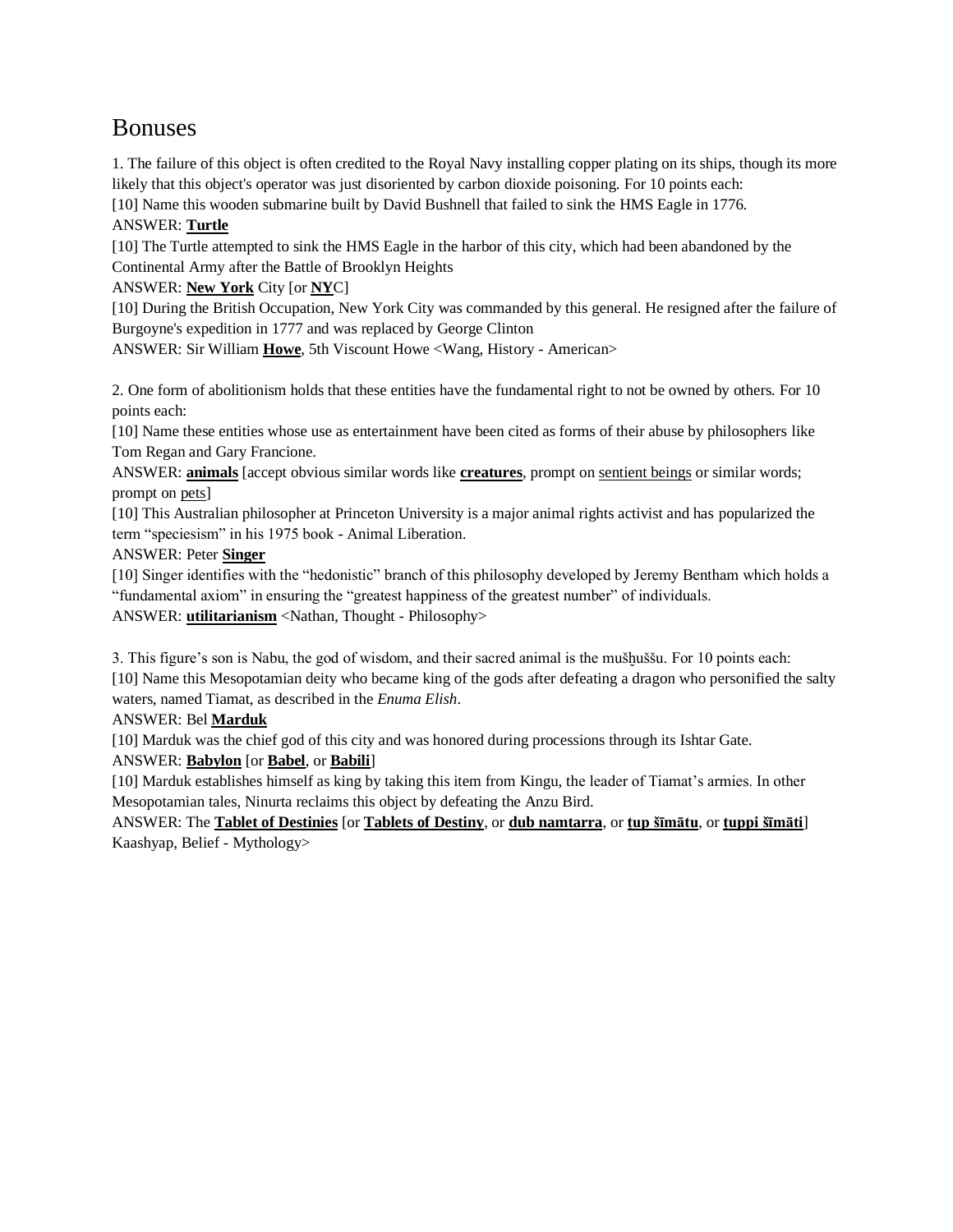4. Johann Bernoulli remarked "we recognize the lion by his claw" upon seeing Isaac Newton's solution to this problem. For 10 points each:

[10] Name this problem in which one seeks to find the curve of fastest descent for a sliding bead moving without friction in a vertical plane. The solution to this problem is a cycloid.

ANSWER: **brachistochrone** ("bruh-KISS-tuh-crone") problem

[10] Bernoulli's solution instead envisioned the falling bead as a ray of light and applied this law of refraction, which relates the ratio of the sines of the angles of incidence to the speed of light in different media.

ANSWER: **Snell**'s law

[10] The modern solution to the brachistochrone problem uses an equation from the calculus of variations named for Euler and this man. In classical mechanics, that equation is used to find paths where the time integral of this man's namesake quantity is stationary.

ANSWER: Joseph-Louis **Lagrange** [accept Euler-**Lagrange** equation; accept **Lagrangian**] <Paul, Science - Physics>

5. This composer's *Picciola serenata* in B-flat major was written at the beginning of his national tour, after his appointment as director of the Italian opera in Vienna. For 10 points each:

[10] Name this Italian composer, known for his 26 orchestral variations on *La follia di Spagna* and many successful operas like *Armida*. He apocryphally had a rivalry with a more famous contemporary in late 18th-century Vienna. ANSWER: Antonio **Salieri**

[10] This contemporary of Salieri was actually not his rival, despite the poisoning rumor that spread after this child prodigy's early death. He produced works such as the Jupiter Symphony and *Eine Kleine Nachtmusik*. ANSWER: Wolfgang Amadeus **Mozart**

[10] This student of Salieri, an Austrian virtuoso pianist, had also been taught by Mozart as a child. He succeeded Haydn as music director at the Esterházy estate and, like Haydn, wrote a trumpet concerto for Anton Weidinger. ANSWER: Johann Nepomuk **Hummel** <Lee, Fine Arts - Auditory>

6. *Description acceptable.* One of these characters named Jenkin is enraged when another character rips out three pages of *Valerie and Theophraste,* causing him to beat her. For 10 points each:

[10] Name these characters. In the prologue of one work, two of these characters are described as bad while the other three are described as good.

ANSWER: **husbands** of The **Wife of Bath** [prompt on partial answers]

[10] The Wife of Bath appears in this collection of twenty-four stories by Geoffrey Chaucer, which includes characters like the Host and the Knight.

ANSWER: *The Canterbury Tales*

[10] In *The Canterbury Tales,* this big-boned character is frequently drunk and enjoys heaving doors off hinges. In this character's tale, Absolon is tricked into kissing Alisoun's behind.

ANSWER: The **Miller** <Chen, Literature - British>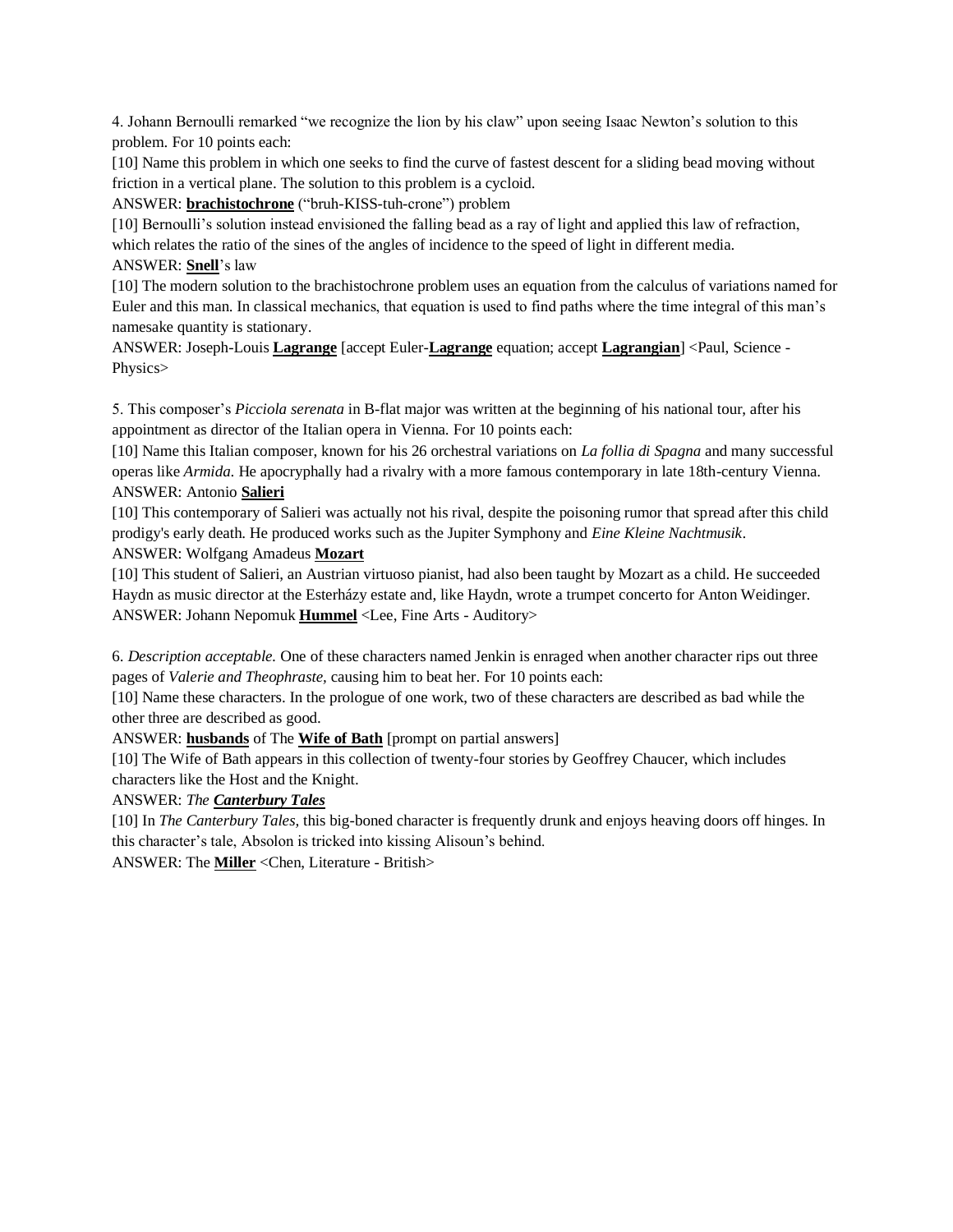7. An efficient photocatalyst for the creation of glass with this property relies on the Honda–Fujishima effect. For 10 points each:

[10] Name this property of glass such as Pilkington Activ that rely on a thin coating of superhydrophilic titanium dioxide to photochemically break down organic matter and drastically reduce contact angle leading to slip off. ANSWER: **self-cleaning** glass [accept reasonable equivalents such as "glass that **cleans itself**"]

[10] Titanium dioxide efficiently catalyzes this process according to the Honda–Fujishima effect, which makes it popular for self-cleaning glass. This process is easily done via breaking of O-H bonds through electrolysis.

ANSWER: **water splitting** [accept **oxygen evolution**; accept logical equivalents such as "**breaking** the **bonds of water**"; accept a description of "forming **oxygen** and **hydrogen** gases from **water**" and prompt on partial answer] [10] The realization of the Honda–Fujishima effect for non-UV light was done using a co-catalyst of this metal, with symbol Cu.

ANSWER: **copper** <Calin, Science - Chemistry>

8. A poem opens "Something there is that doesn't love" one of these structures. For 10 points each:

[10] Name this type of structure whose existence is justified by the saying "good fences make good neighbors".

ANSWER: a **wall** [accept "**Mending Wall**"]

[10] This author of the poem "Mending Wall" also wrote about two roads that diverge in a yellow wood in the poem "The Road Not Taken".

ANSWER: Robert **Frost**

[10] In "Mending Wall," the speaker notes that the wall is not useful since these animals are not present. Frost also described one of these animals who thinks "no more of wall-builders than fools" in a poem titled for one of these animals "in Apple Time".

ANSWER: **cow**s [accept "The **Cow** in Apple Time"] <Xu, Literature - American>

9. For 10 points each, answer the following about the some of the US's island territories:

[10] The "American" part of this group of islands in the Pacific Ocean is named for a Polynesian people. The Treaty of Cession of Tutuila, surrendering control of the territory, was signed in its capital Pago Pago.

#### ANSWER: **Samoa** [accept American **Samoa** or **Samoan** people]

[10] This island, the largest in the Mariana Island Chain, was ceded to the US immediately following the Spanish-American War. The indigenous peoples on this island are called Chamorros.

#### ANSWER: **Guam**

[10] This territory was sold to the US by Denmark in 1917 due to fears of it being seized and used as a German naval base. Its three main islands are St. Croix, St. Thomas, and St. John.

ANSWER: US **Virgin Islands** <Nathan, Modern World - Geography>

10. The term "crowding out" is used to describe how an increase in these costs leads to less investment in a market sector. For 10 points each:

[10] Name this cost of borrowing set by the lender.

ANSWER: (real or nominal) **interest** rates

[10] Interest rates greatly impact savings and investment, such as corporate or government-issued bonds. Give the type of relationship between bond prices and interest rates.

ANSWER: **inverse** relationship [accept **negative correlation** or **negatively correlated**; accept descriptions like "as one increases, the other decreases"]

[10] The real interest rate and nominal interest rates will differ due to inflation. This equation expresses the nominal interest rate as the sum of the real interest rate and expected inflation.

ANSWER: **Fisher** equation <Xu, Thought - Social Science>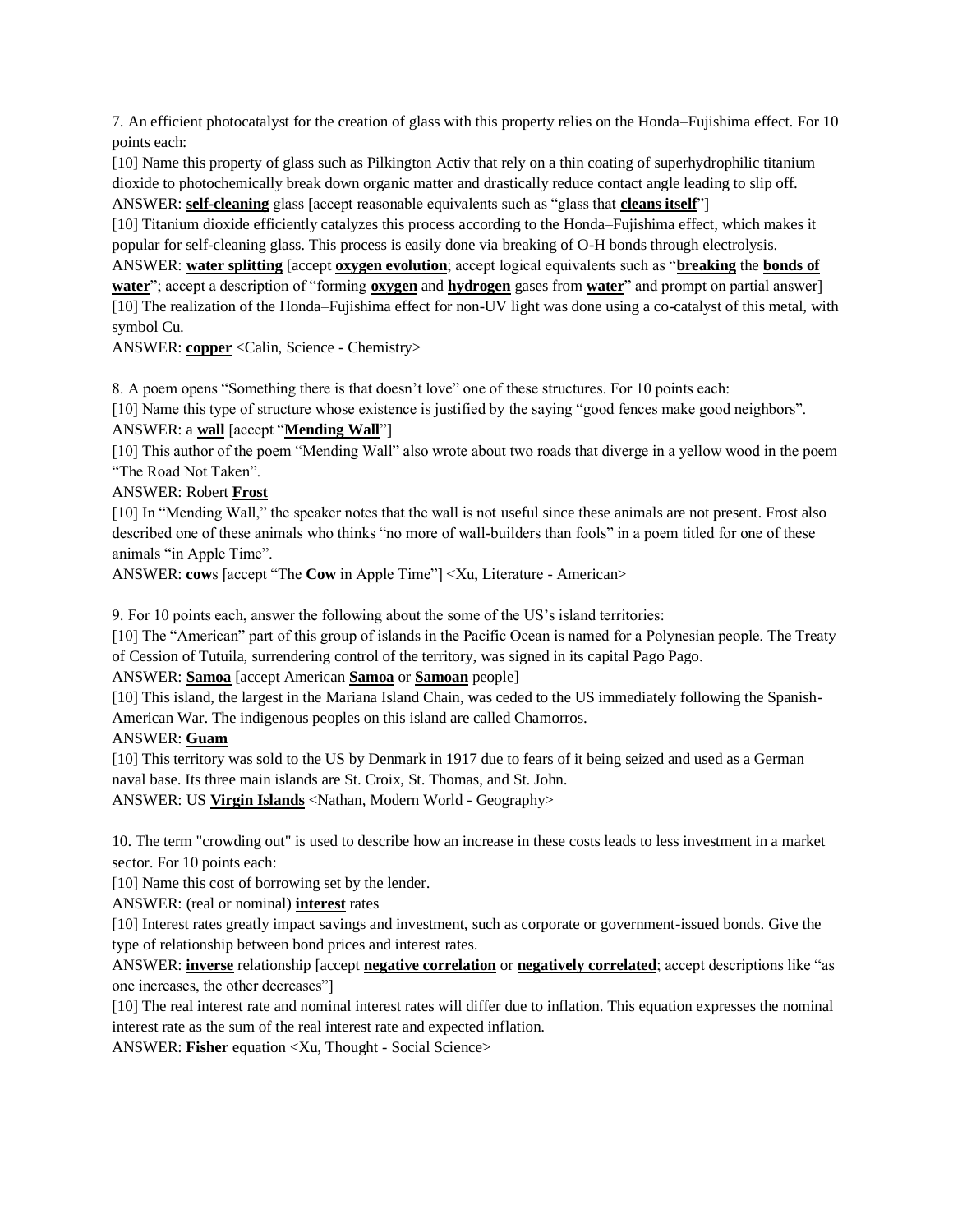11. One of these features was sculpted by Andrea Pisano, and is adorned by scenes including the punishment of Zechariah. For 10 points each:

[10] Name these features, another one of which was fashioned by Lorenzo Ghiberti after the Arte di Calimala judged that his sculpture of the Sacrifice of Isaac was better than Filippo Brunelleschi's.

ANSWER: **door**s [accept but DO NOT REVEAL **door**s to the Florence Baptistry; prompt on Gates of Paradise with "What general type of feature is that work?"]

[10] Ghiberti's Gates of Paradise are found in the Baptistry of this Italian city. Brunelleschi ended up designing the dome of a notable cathedral found in this capital of Tuscany.

#### ANSWER: **Florence**

[10] Ghiberti also sculpted an image of St. John the Baptist for this Florentine church. Other works in its fourteen exterior niches include Donatello's *St. Mark* and Nanni di Banco's *Four Crowned Martyrs*.

ANSWER: **Orsanmichele** ("ohr-sahn-mee-KEH-lay") [accept the **Kitchen Garden of St. Michael**] <Kanigicherla, Fine Arts - Other>

12. A leader with this surname was ordered by a Mendoza judge for testimony and charged with the disappearance of activist Hector Aldo Fagetti Gallego in 1976 during her presidency. For 10 points each:

[10] Give this surname. Supporters of a general with this surname were killed in the Ezeiza Massacre after he returned to Buenos Aires after an 18-year exile.

ANSWER: **Perón** [accept Juan **Perón**; accept Isabel **Perón**]

[10] This far-right death squad under the leadership of Jose Lopez Rega was active under Isabel Perón's rule. Despite its name, it targeted all government opponents, not just ones of a certain ideology.

ANSWER: **A**rgentine **A**nticommunist **A**lliance [or **A**lianza **A**nticomunista **A**rgentina; accept **Triple A**]

[10] The United States supported Operation Condor during this period of state terrorism in Argentina. During this period, right-wing death squads, including the Triple A, disappeared thousands of the Montoneros and other political opponents.

ANSWER: **Dirty War** [or **Guerra sucia**; accept **Época de los desaparecidos**] <Lee, History - World>

13. Rituals intended to create these creatures were studied by the anthropologist Wade Davis in the book *The Serpent and the Rainbow*. For 10 points each:

[10] Give these creatures whose name originates from Haitian folklore, in which malevolent sorcerers known as *bokors* may seek to create them.

#### ANSWER: **zombie**s

[10] While zombies play no role in the standard practice of this Haitian religion, they nonetheless are popularly associated with it. Temples in this religion are run by *houngans* and *mambos*.

#### ANSWER: **Voodoo** [or **Vodun**]

[10] In most accounts of zombification from Haiti, such as that of Clarivius Narcisse ("nahr-SEES"), living people are "zombified" using poison taken from these animals.

ANSWER: **pufferfish** [or **puffer**s, or **Tetraodontidae**; prompt on fish or pisces] <Kanigicherla, Belief - Religion>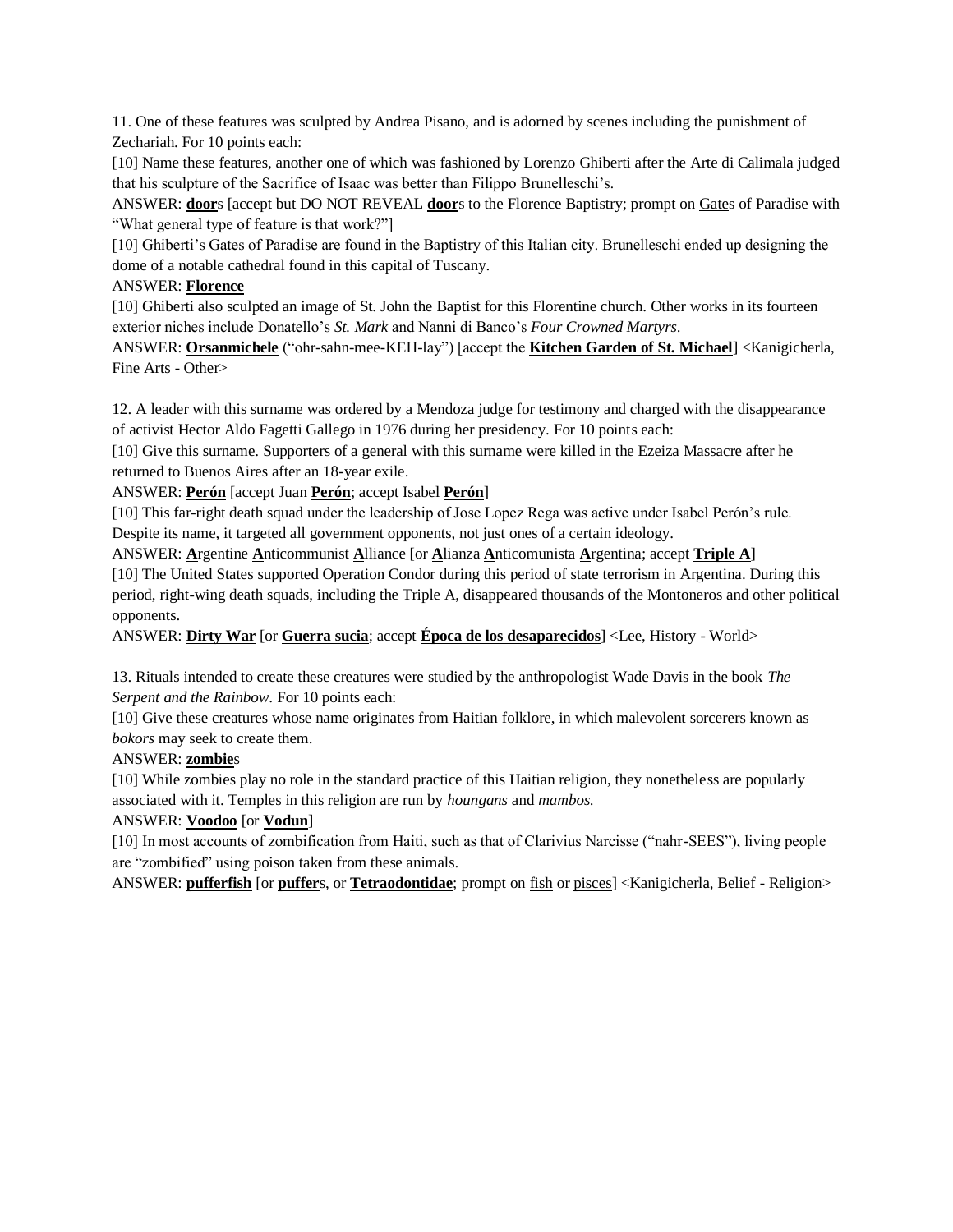14. One method of terraforming this planet involves sending CFC-filled rockets to spur an artificial greenhouse effect. For 10 points each:

[10] Name this red planet. The *Curiosity* rover was sent to this planet to determine its habitability. ANSWER: **Mars**

[10] Another method for making Mars habitable utilizes Vika ("VEE-kuh") generators which can be used to create oxygen using this ion. The presence of this ion in the toxic Martian soil was confirmed by *Curiosity*. ANSWER: **perchlorate** [accept **ClO<sup>4</sup> –** ]

[10] NASA has theorized the introduction of an ecopoiesis machine to establish a natural ecosystem on Mars. The machine employs this phylum of photosynthetic bacteria which caused the Great Oxygenation Event.

ANSWER: **cyanobacteria** [or **blue-green algae**; do NOT accept or prompt on "algae"] <Jaishanker, Science - Astronomy>

15. *Description acceptable.* This character explains that Sancho Panza and Don Abbondio were able to live forever because "they had the fortune to find a fecundating matrix". For 10 points each:

[10] Name this husband of Amalia who takes his stepdaughter home after meeting her in a brothel.

ANSWER: the **Father** [accept but do not reveal the **father** of *Six Characters in Search of an Author*]

[10] That father appears in this play, which ends with the Director exclaiming that "I've lost a whole day over [the title group]" after a mute boy shoots himself with a revolver.

ANSWER: *Six Characters in Search of an Author* [or *Sei personaggi in cerca d'autore*]

[10] This Italian playwright wrote *Six Characters in Search of an Author*.

ANSWER: Luigi **Pirandello** <Chen, Literature - European>

16. This city was nicknamed the "Sodom of the New World" during the Golden Age of Piracy. For 10 points each: [10] Name this Jamaican city that was a haven for pirates until order was restored by Lieutenant Governor Henry Morgan. It fell from prominence after being devastated by a 1692 earthquake.

## ANSWER: **Port Royal**

[10] This captain of the *Queen Anne's Revenge* reportedly put lit fuses under his hat before going into battle. This pirate was killed by Robert Maynard in 1718, and had earlier blockaded the port of Charles Town.

ANSWER: **Blackbeard** [or Edward **Teach**; or Edward **Thatch**]

[10] Among the pirates who were active after the end of the Golden Age was this French privateer, who established the colony of Campeche on Galveston Island.

ANSWER: Jean **Lafitte** <Wang, History - Misc.>

17. The final size equation for two mixing groups has a unique solution if this quantity is greater than zero. For 10 points each:

[10] Name this quantity, the dominant eigenvalue for the next generation matrix. It is equal to the ratio of transmission rate beta and recovery rate gamma in the SIR model.

ANSWER: **R-naught** [or **R**-sub-**zero**; accept **basic reproduction number** or **ratio**; prompt on partial answer] [10] A flow from the S to I compartment is defined as the parameter lambda or the "force" of this process. The second differential equation in the SIR model defines this process and "recovered" individuals are no longer susceptible to this process.

ANSWER: **infection** [or **infected**; accept **force of infection**]

[10] The aforementioned SIR model describes these events, which rely on the value of R-naught for their stability, like the ongoing one caused by COVID-19.

ANSWER: **epidemics** [or **pandemics**] <Calin, Science - Biology>